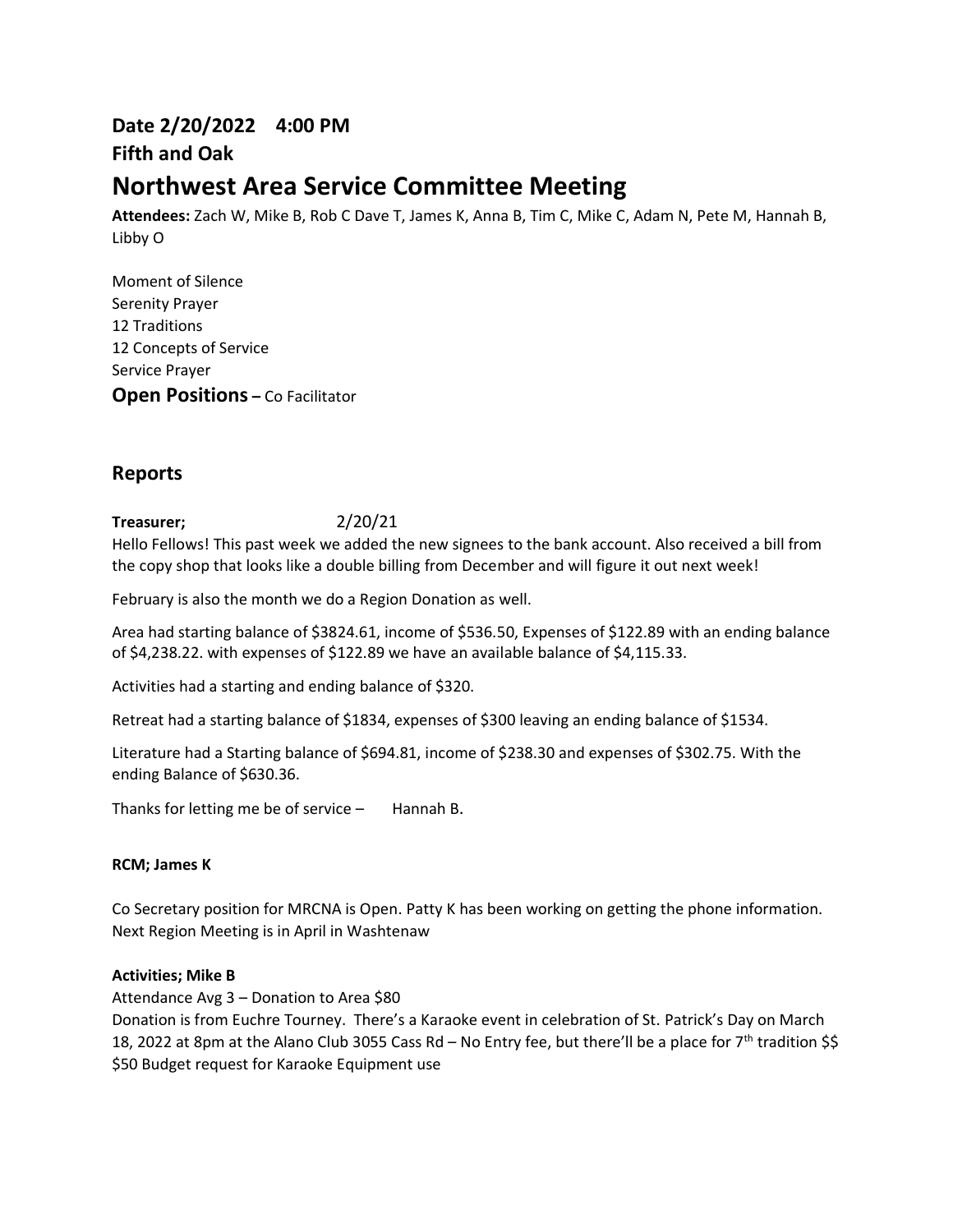### **Public Relations; Casey J**

Hey family I'm an addict named Casey,

Things are going well. We are excited about our community outreach efforts. We would like to put in a budget request of \$75 for magnets that say Drug Problem? And have our number and QR code on them. They are especially awesome to give to hospital settings. We have done this is in the past. These will last us a couple of years. We need more IPs and white booklets for ER packets and other community outreach projects (\$125). As a reminder we will put in our budget request for quarterly schedules at next area. We are out of schedules for this quarter but if you need some you can always go to our website and print from there. Www.upnorthna. Org If you have anything to add to the events tab or announcements section of the website please contact Megan s. For any schedule updates or changes please contact Jen s. Things at the treatment centers and detox are going great. Thank you to all our willing volunteers! We went to the oaks two times, and it has now been discontinued unfortunately for now. Someone from the GT county jail contact Tim c about getting a training going, great news! We will report more back next month! We could use some help with fellowship development, if you are interested in going to some out-of-town meetings and hanging out with other recovering addicts please come to PR the first Sunday of the month at 5pm and ask some questions! Anyone can enjoy and assist with that position! Same goes for the others. Come see how fulfilling this stuff is. Thanks for letting us serve!!

Casey J & the NW Michigan area of NA public relations subcommittee

## **Literature;**

Reminder to Area Fellows that, unless it's a life-or-death situation, I would prefer literature orders to be put in during literature subcommittee 3<sup>rd</sup> Sunday of the Month just before Area meeting. If an area group is going to do a literature study please let me know, so I can order accordingly. Literature had a Starting balance of \$694.81, income of \$238.30 and expenses of \$302.75. With the ending Balance of \$630.36.

In Loving Service, Adam N

## **Retreat Subcommittee; Dave T**

Retreat report 02/20/22

Hello family, we had a fantastic talent show last weekend and raised over \$900.00 I have attached the final breakdown of the expenses and income. I have a budget request of \$120.70 to Anna Blight for reimbursement of the wrist bands and \$358.00 to Patrick Hyde for the t-shirts. After that the retreat still took in over \$500.00. Great fund raiser and greater fun.

Starting balance of \$1.834 minus \$300 startup we spent \$234.61 @ Gordans, \$5.94 @ Meijer, and \$50.00 for the church leaving \$9.45. Brought in \$1,319.00 at the event. Need checks to: Patrick Hyde for \$358 and Anna Blight for \$120.70. After which our balance will be \$2,383.75

Our next meeting is next Sunday the 27<sup>th</sup> here at 5/0 at 5:00 where we are planning to discuss going to the storage unit and clean and rearrange the tubs. One of our committee members has 7 new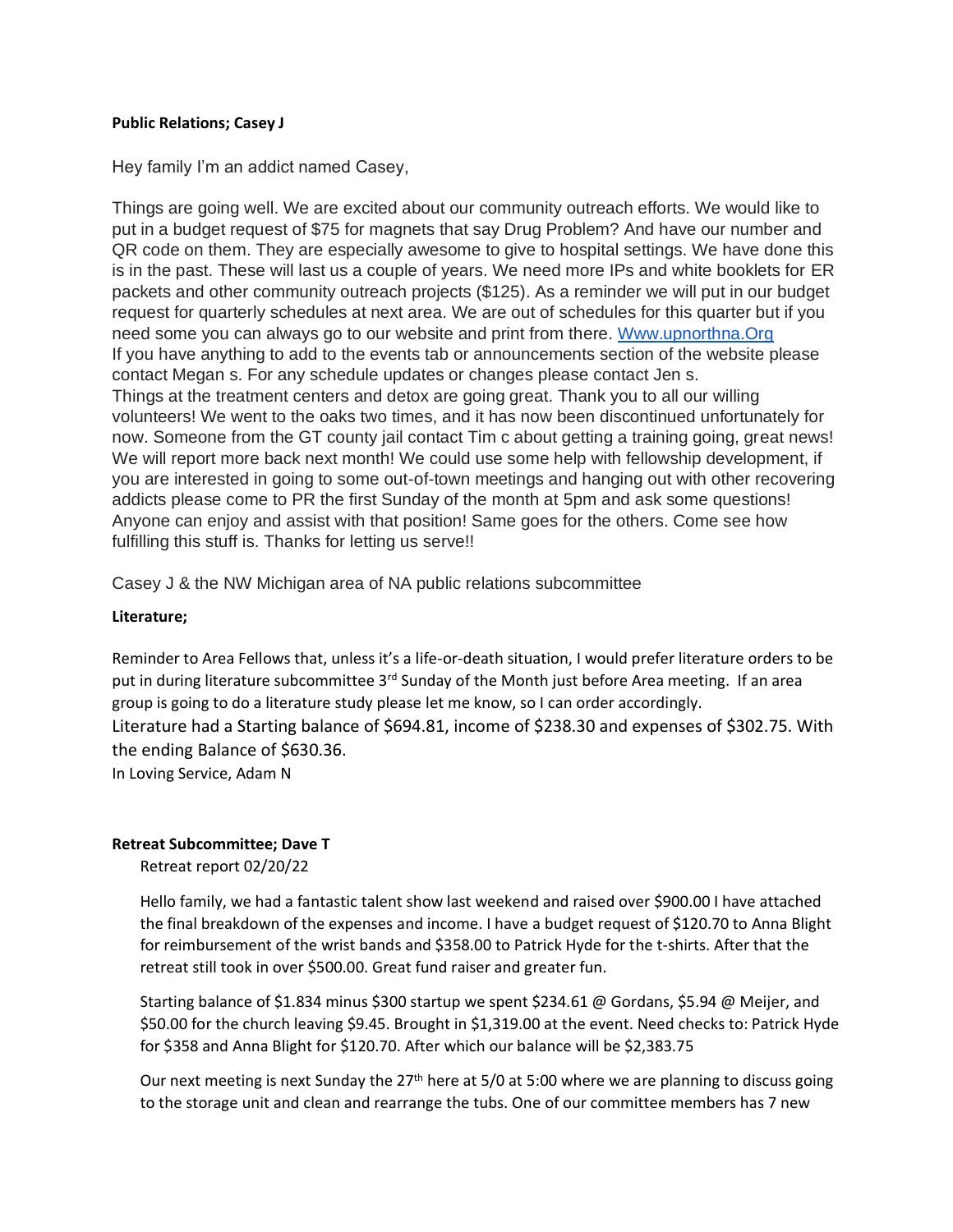tubs and we plan on taking everything out of the unit and putting it in the new ones then arranging them with details on the outside describing what is inside. The shelves in the unit are doing more harm than good so we will remove them to make better use of the space. Does anyone know who donated the shelf? I could put it to use at my place but should return it to the donor if they want it. No other functions are in the works currently

Thank you for letting me serve

I L S Dave T

# **GSR Reports**

**Name of Group:** Never Alone – Adam N – Donation to Area \$0

Group is going well with no open positions Attendance Avg 14

**Name of Group:** New Attitudes – Alt is James K - \$50 to Area - Wednesdays & Sundays 7pm Group is going well with GSR position open - Attendance Avg 7

**Name of Group:** Boardman – Dave T – Donation to Area \$64.30 Thurs 7pm Group going well with no open positions Attendance Avg 20

**Name of Group:** Rise & Recover – Libby O - Donation to Area \$116 M,W,F 8am Group is going well with no position open- Attendance Avg – 12 in person 4 Zoom We invite all at group conscience  $2<sup>nd</sup>$  Wednesday around 9am after the meeting

**Name of Group:** JFTBTB – Tim C – Donation to Area \$0 Fridays at 7pm Hybrid Meeting Group is doing better this month in attendance and all service positions open Attendance Avg 10 zoom 6 in person Meet in room 8 across from old meeting space – Lead Speaker Meeting

**Name of Group:** Recovery First – Michael C – Donation to Area \$0 Tues 8pm, Mon/Thurs 12p & 8p Group is going well with co secretary and co treasurer positions open. Living Clean literature study going strong. Always looking for speakers (preferably with a year or more clean) on the 2<sup>nd</sup> Tues of the month. Contact Scott S for details or if interested. Thursday noon literature study going well also Attendance Avg 30

**Name of Group:** Recovery at 5/0 - Hannah B – Donation to Area \$0 Group going well with GSR position open Attendance Avg noon 5 Night 20

**Name of Group:** Women in Recovery – Anna B – Donation to Area \$80 Group going well with no open positions – Avg Attendance 17